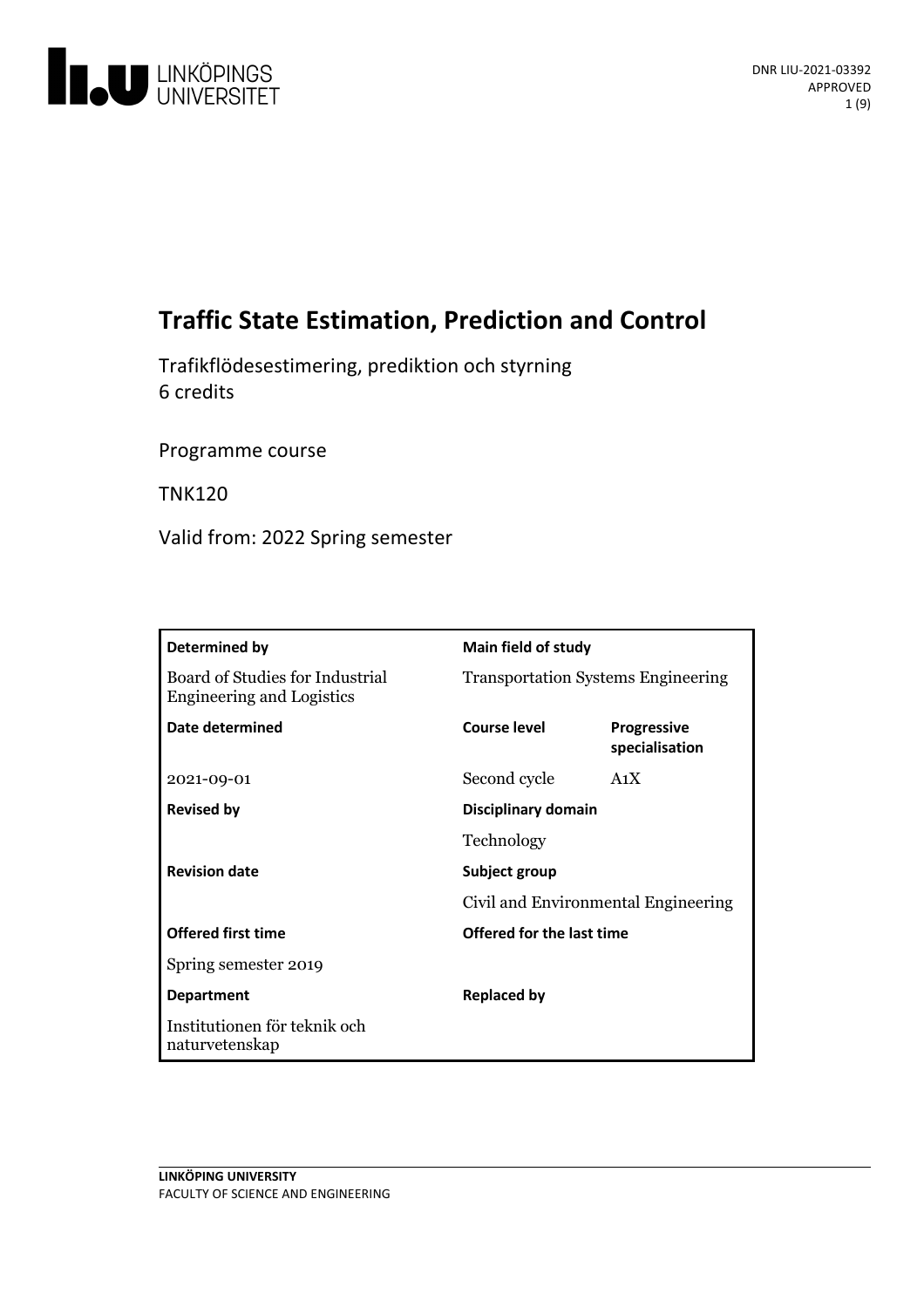## Course offered for

- Master of Science in Communications, Transport and Infrastructure
- Master's Programme in Intelligent Transport Systems and Logistics

## Prerequisites

Basic knowledge about traffic theory and planning and simulation of traffic.

# Intended learning outcomes

Traffic state estimation and prediction are essential components of traffic information and control systems. The purpose of this course is to provide basic knowledge in the area of traffic estimation, prediction and control, and give insight on how traffic control can be used for improving the efficiency of traffic systems and reducing the environmental impact from car traffic in urban areas.<br>Furthermore will the course introduce dynamic network wide modeling of traffic,<br>and give insight in the underlying theory of dynamic user equil

After the course, the student shall be able to:

- Describe and utilize filtering methods on heterogeneous traffic data, for traffic state estimation purposes
- Describe and utilize basic data driven method for traffic state prediction
- Formulate and utilize macroscopic traffic flow simulation models for traffic analysis
- Describe and apply traffic control strategies for motorways
- Describe and utilize dynamic traffic assignment models for evaluating and analyzing traffic management and control systems
- Describe and utilize methods for evaluating traffic impact on the environment
- Describe different types of traffic models' advantages, disadvantages, and suitability for analyzing different types of traffic facilities and traffic control and management systems for urban networks
- Discuss and analyze the relevance of the course and the course content in relation to the scope of the master program that the student are taking and in relation to a future working career as a traffic engineer

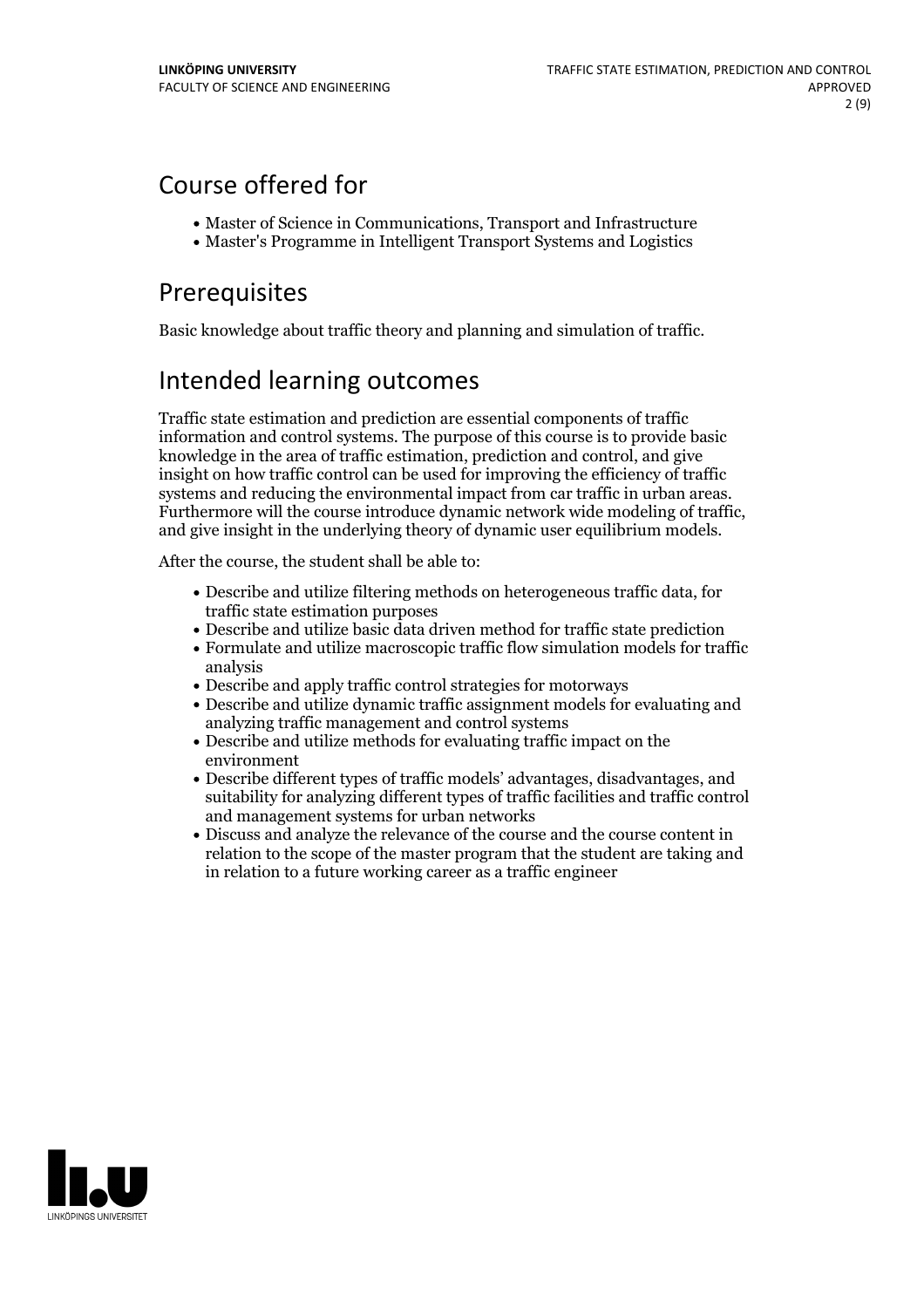## Course content

- Introduction to traffic state estimation
- Filtering and assimilation of heterogeneous traffic data
- Introduction to data driven traffic state prediction
- Macroscopic traffic simulation
- Traffic control on motorways
- Introduction to dynamic traffic network assignment and mesoscopic traffic simulation
- Experiments with dynamic network assignment models
- Application of dynamic traffic assignment methods to traffic management problems
- Emission modeling

# Teaching and working methods

The course consists of lectures, seminars and laboratory work.

## Examination

| UPG1 | <b>Individual Assignments</b>    | 3 credits | U, 3, 4, 5 |
|------|----------------------------------|-----------|------------|
|      | LAB <sub>2</sub> Laboratory Work | 3 credits | U.G        |

## Grades

Four-grade scale, LiU, U, 3, 4, 5

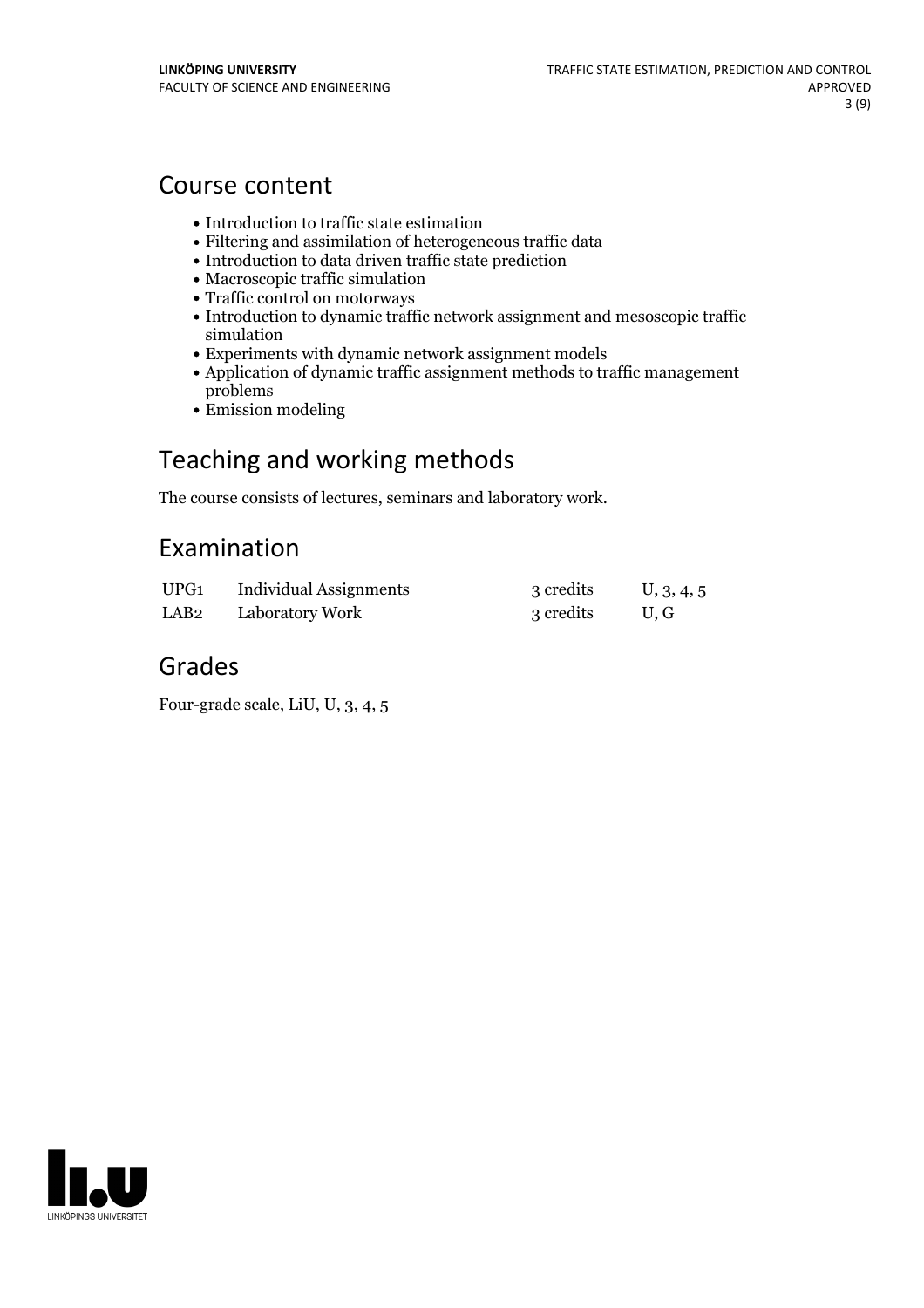# Other information

### **About teaching and examination language**

The teaching language is presented in the Overview tab for each course. The examination language relates to the teaching language as follows:

- If teaching language is "Swedish", the course as a whole could be given in Swedish, or partly in English. Examination language is Swedish, but parts
- of the examination can be in English. If teaching language is "English", the course as <sup>a</sup> whole is taught in English. Examination language is English. If teaching language is "Swedish/English", the course as <sup>a</sup> whole will be
- taught in English if students without prior knowledge of the Swedish language participate. Examination language is Swedish or English depending on teaching language.

#### **Other**

The course is conducted in a manner where both men's and women's experience and knowledge are made visible and developed.

The planning and implementation of a course should correspond to the course syllabus. The course evaluation should therefore be conducted with the course syllabus as a starting point.

If special circumstances prevail, the vice-chancellor may in a special decision specify the preconditions for temporary deviations from this course syllabus, and delegate the right to take such decisions.

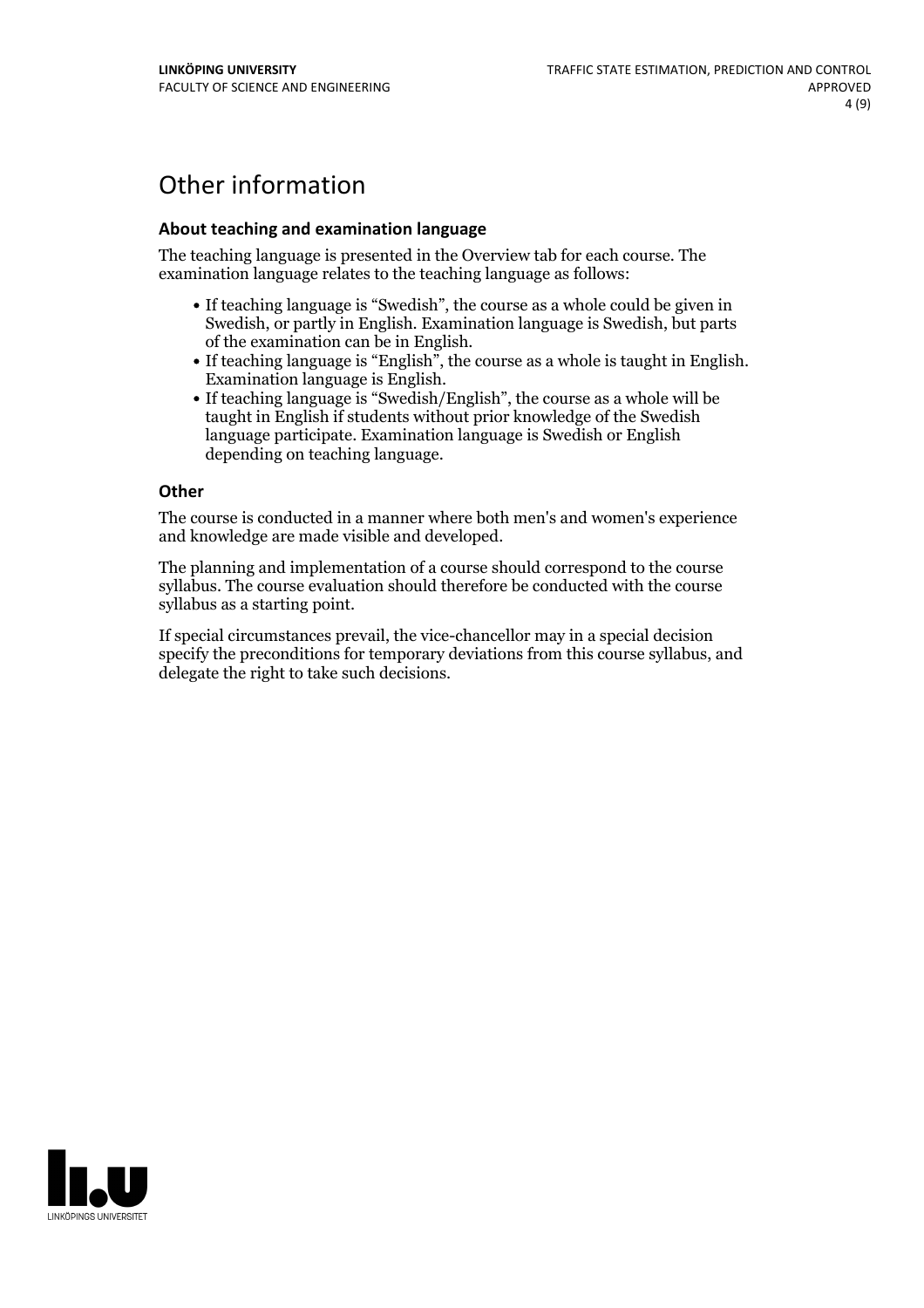## **Common rules**

## Course syllabus

A syllabus must be established for each course. The syllabus specifies the aim and contents of the course, and the prior knowledge that a student must have in order to be able to benefit from the course.

## Timetabling

Courses are timetabled after a decision has been made for this course concerning its assignment to a timetable module.

## Interruption in and deregistration from a course

The LiU decision, Guidelines concerning confirmation of participation in education (Dnr LiU-2020-02256), states that interruptions in study are to be recorded in Ladok. Thus, all students who do not participate in a course for which they have registered must record the interruption, such that the registration on the course can be removed. Deregistration from or interrupting a course is carried out using <sup>a</sup> web-based form: https://www.lith.liu.se/for- [studenter/kurskomplettering?l=en.](https://www.lith.liu.se/for-studenter/kurskomplettering?l=en)

## Cancelled courses and changes to the course syllabus

Courses with few participants (fewer than 10) may be cancelled or organised in a manner that differs from that stated in the course syllabus. The Dean is to deliberate and decide whether a course is to be cancelled or changed from the course syllabus.

## Guidelines relating to examinations and examiners

For details, see Guidelines for education and examination for first-cycle and second-cycle education at Linköping University, Dnr LiU-2020-04501 [\(http://styrdokument.liu.se/Regelsamling/VisaBeslut/917592\)](http://styrdokument.liu.se/Regelsamling/VisaBeslut/917592).

An examiner must be employed as a teacher at LiU according to the LiU Regulations for Appointments, Dnr LiU-2021-01204 [\(https://styrdokument.liu.se/Regelsamling/VisaBeslut/622784](https://styrdokument.liu.se/Regelsamling/VisaBeslut/622784)). For courses in second-cycle, the following teachers can be appointed as examiner: Professor (including Adjunct and Visiting Professor), Associate Professor (including Adjunct), Senior Lecturer (including Adjunct and Visiting Senior Lecturer), Research Fellow, or Postdoc. For courses in first-cycle, Assistant Lecturer (including Adjunct and Visiting Assistant Lecturer) can also be appointed as examiner in addition to those listed for second-cycle courses. In exceptional cases, a Part-time Lecturer can also be appointed as an examiner at both first- and second cycle, see Delegation of authority for the Board of Faculty of Science and Engineering.

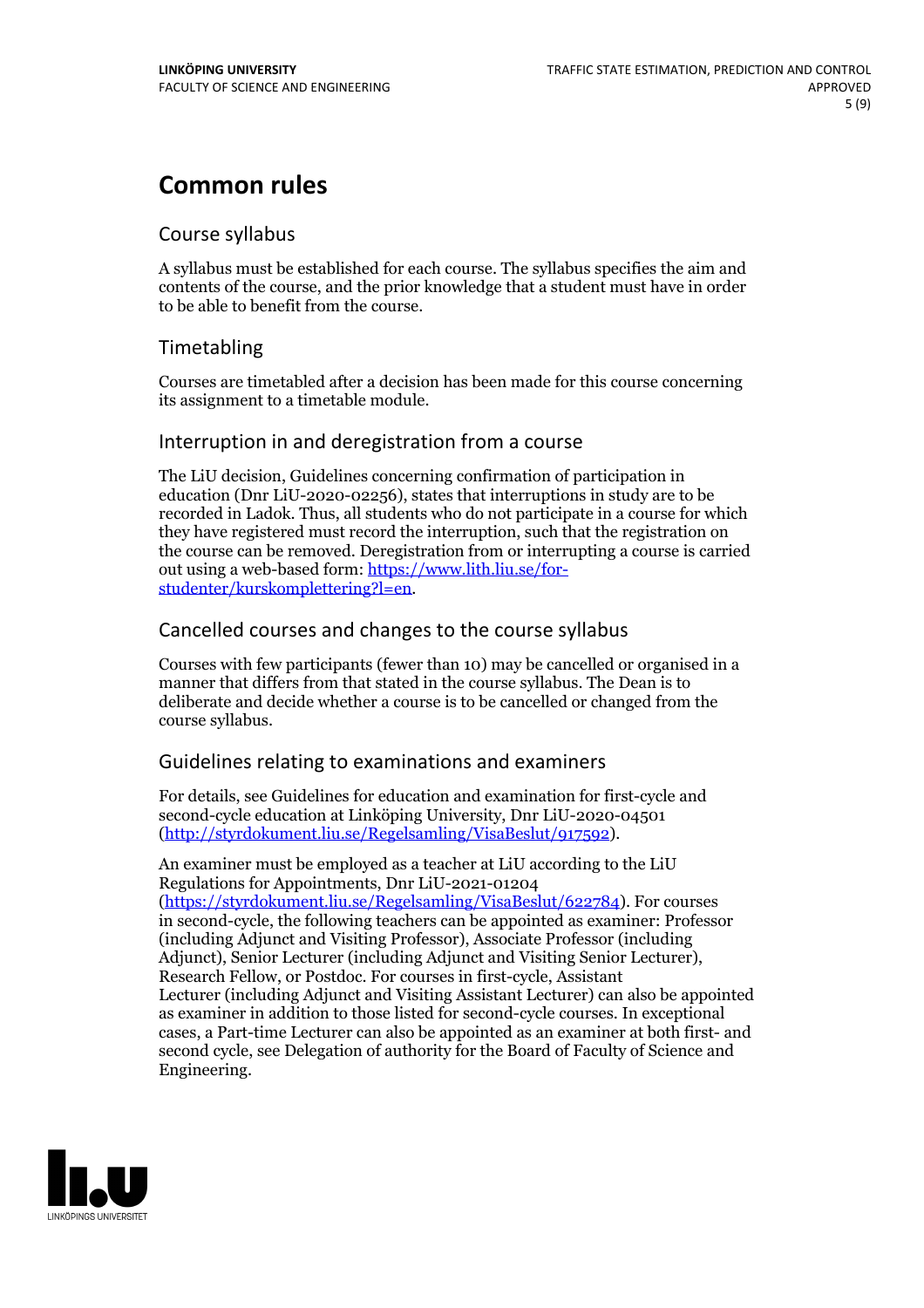## Forms of examination

### **Principles for examination**

Written and oral examinations and digital and computer-based examinations are held at least three times a year: once immediately after the end of the course, once in August, and once (usually) in one of the re-examination periods. Examinations held at other times are to follow a decision of the faculty programme board.

Principles for examination scheduling for courses that follow the study periods:

- courses given in VT1 are examined for the first time in March, with re-examination in June and August
- courses given in VT2 are examined for the first time in May, with re-examination in August and October
- courses given in HT1 are examined for the first time in October, with re-examination in January and August
- courses given in HT2 are examined for the first time in January, with re-examination in March and in August.

The examination schedule is based on the structure of timetable modules, but there may be deviations from this, mainly in the case of courses that are studied and examined for several programmes and in lower grades (i.e. 1 and 2).

Examinations for courses that the faculty programme board has decided are to be held in alternate years are held three times during the school year in which the course is given according to the principles stated above.

Examinations for courses that are cancelled orrescheduled such that they are not given in one or several years are held three times during the year that immediately follows the course, with examination scheduling that corresponds to the scheduling that was in force before the course was cancelled or rescheduled.

When a course, or a written examination (TEN, DIT, DAT), is given for the last time, the regular examination and two re-examinations will be offered. Thereafter, examinations are phased out by offering three examinations during the following academic year at the same times as the examinations in any substitute course. If there is no substitute course, three examinations will be offered during re- examination periods during the following academic year. Other examination times are decided by the faculty programme board. In all cases above, the examination is also offered one more time during the academic year after the following, unless the faculty programme board decides otherwise. In total, 6 re-examinations are offered, of which 2 are regular re-examinations. In the examination registration system, the examinations given for the penultimate time and the last time are denoted.

If a course is given during several periods of the year (for programmes, or on different occasions for different programmes) the faculty programme board or boards determine together the scheduling and frequency of re-examination occasions.

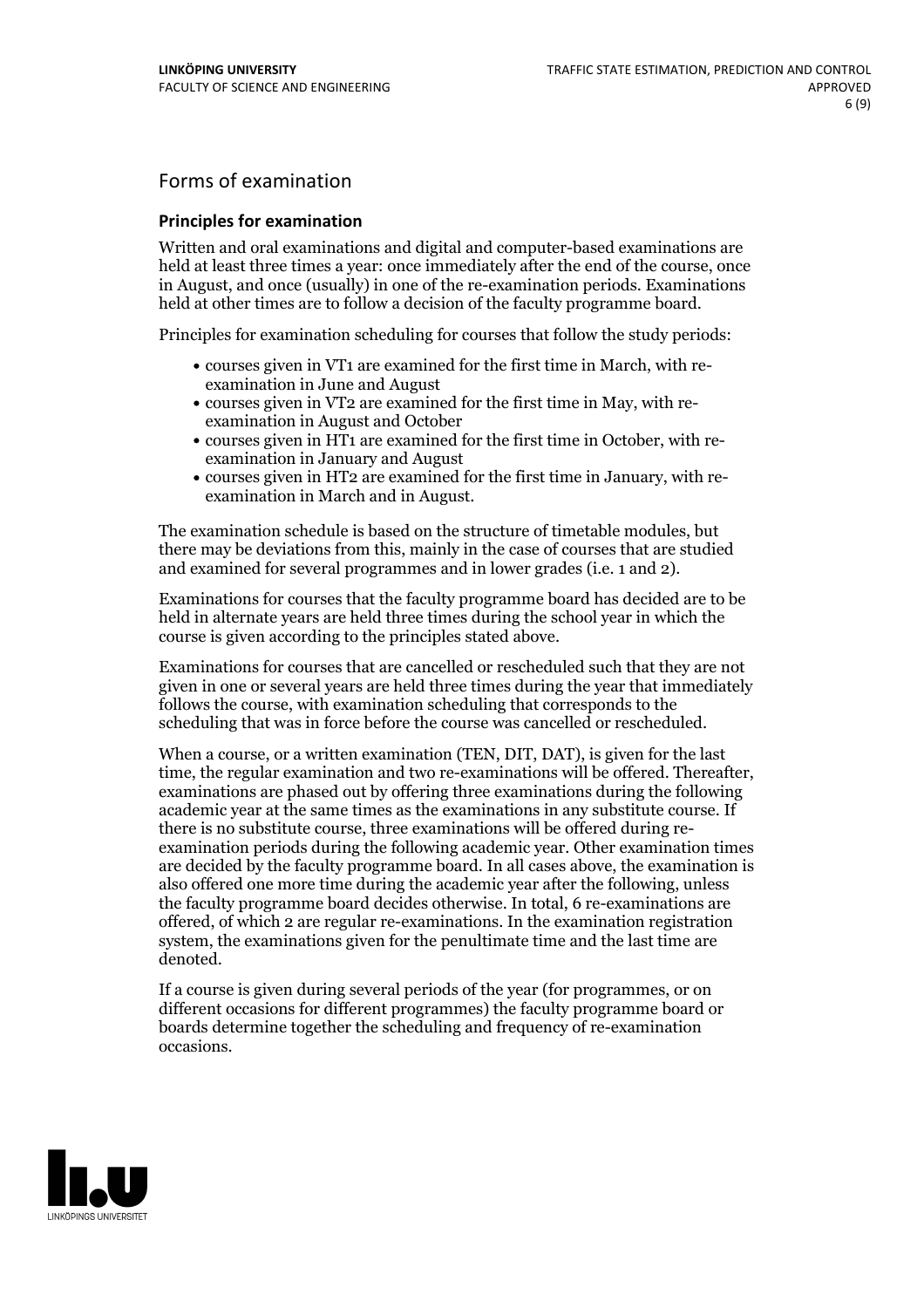### **Retakes of other forms of examination**

Regulations concerning retakes of other forms of examination than written examinations and digital and computer-based examinations are given in the LiU guidelines for examinations and examiners, [http://styrdokument.liu.se/Regelsamling/VisaBeslut/917592.](http://styrdokument.liu.se/Regelsamling/VisaBeslut/917592)

#### **Course closure**

For Decision on Routines for Administration of the Discontinuation of Educational Programs, Freestanding Courses and Courses in Programs, see DNR LiU-2021-04782. After a decision on closure and after the end of the discontinuation period, the students are referred to a replacement course (or similar) according to information in the course syllabus or programme syllabus. If a student has passed some part/parts of a closed program course but not all, and there is an at least partially replacing course, an assessment of crediting can be made. Any crediting of course components is made by the examiner.

### **Registration for examination**

In order to take an written, digital or computer-based examination, registration in advance is mandatory, see decision in the university's rule book [https://styrdokument.liu.se/Regelsamling/VisaBeslut/622682.](https://styrdokument.liu.se/Regelsamling/VisaBeslut/622682) An unregistered student can thus not be offered a place. The registration is done at the Student Portal or in the LiU-app during the registration period. The registration period opens 30 days before the date of the examination and closes 10 days before the date of the examination. Candidates are informed of the location of the examination by email, four days in advance.

### **Code of conduct for students during examinations**

Details are given in a decision in the university's rule book: <http://styrdokument.liu.se/Regelsamling/VisaBeslut/622682>.

#### **Retakes for higher grade**

Students at the Institute of Technology at LiU have the right to retake written examinations and digital and computer-based examinations in an attempt to achieve a higher grade. This is valid for all examination components with code "TEN", "DIT" and "DAT". The same right may not be exercised for other examination components, unless otherwise specified in the course syllabus.

A retake is not possible on courses that are included in an issued degree diploma.

#### **Grades**

The grades that are preferably to be used are Fail (U), Pass (3), Pass not without distinction  $(4)$  and Pass with distinction  $(5)$ .

- Grades U, 3, 4, 5 are to be awarded for courses that have written or digital examinations.<br>• Grades Fail (U) and Pass (G) may be awarded for courses with a large
- degree of practical components such as laboratory work, project work and

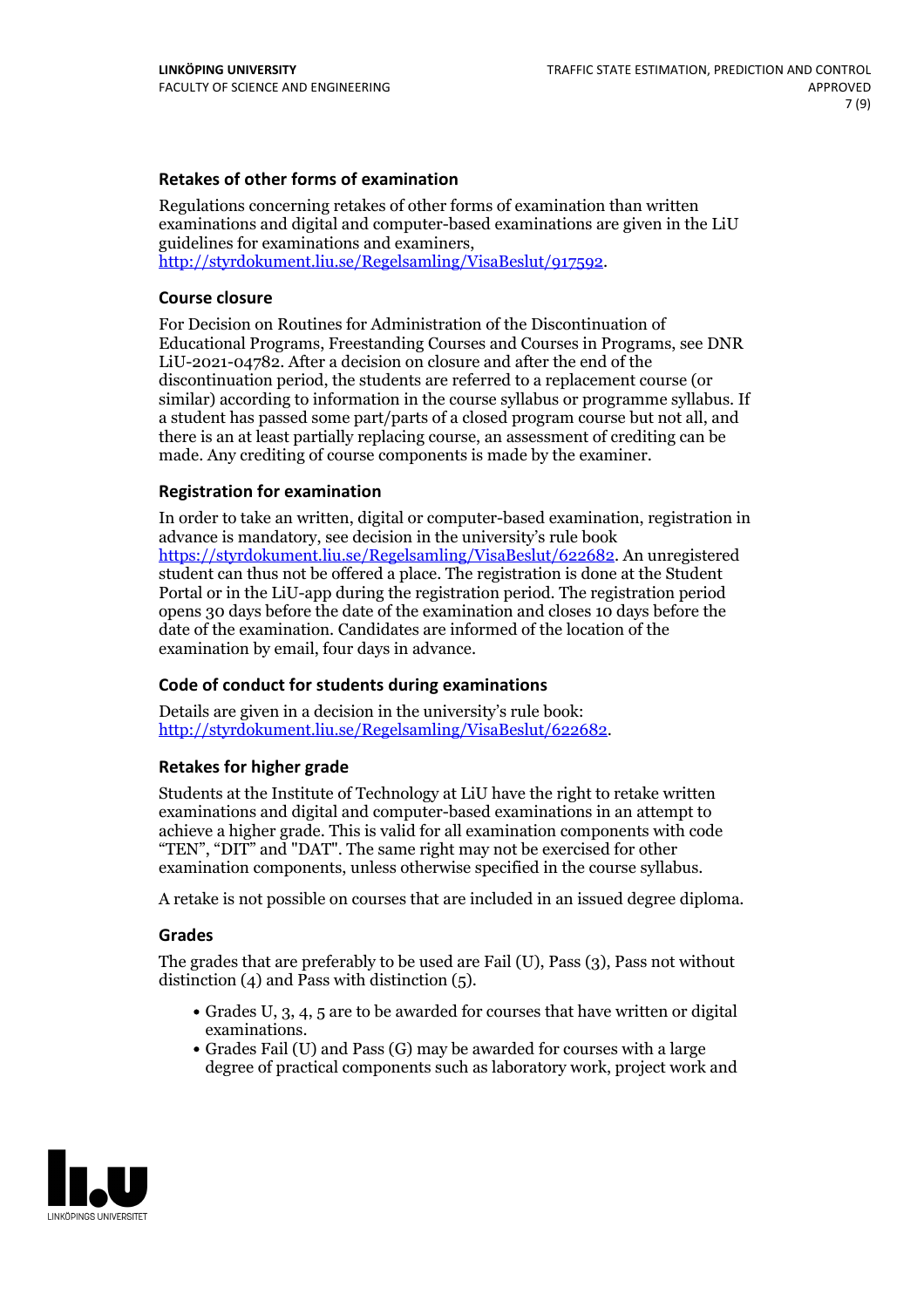group work.<br>• Grades Fail (U) and Pass (G) are to be used for degree projects and other independent work.

#### **Examination components**

The following examination components and associated module codes are used at the Faculty of Science and Engineering:

- Grades U, 3, 4, 5 are to be awarded for written examinations (TEN) and
- digital examinations (DIT).<br>• Examination components for which the grades Fail (U) and Pass (G) may be awarded are laboratory work (LAB), project work (PRA), preparatory written examination (KTR), digital preparatory written examination (DIK), oral examination (MUN), computer-based examination (DAT), home
- assignment (HEM), and assignment (UPG).<br>• Students receive grades either Fail (U) or Pass (G) for other examination components in which the examination criteria are satisfied principally through active attendance such as tutorial group (BAS) or examination item
- (MOM).<br>• Grades Fail (U) and Pass (G) are to be used for the examination components Opposition (OPPO) and Attendance at thesis presentation (AUSK) (i.e. part of the degree project).

In general, the following applies:

- 
- Mandatory course components must be scored and given <sup>a</sup> module code. Examination components that are not scored, cannot be mandatory. Hence, it is voluntary to participate in these examinations, and the voluntariness must be clearly stated. Additionally, if there are any associated conditions to
- the examination component, these must be clearly stated as well.<br>• For courses with more than one examination component with grades U,3,4,5, it shall be clearly stated how the final grade is weighted.

For mandatory components, the following applies (in accordance with the LiU Guidelines for education and examination for first-cycle and second-cycle

[http://styrdokument.liu.se/Regelsamling/VisaBeslut/917592\)](http://styrdokument.liu.se/Regelsamling/VisaBeslut/917592):

If special circumstances prevail, and if it is possible with consideration of the nature of the compulsory component, the examiner may decide to replace the compulsory component with another equivalent component.

For possibilities to alternative forms of examinations, the following applies (in accordance with the LiU Guidelines for education and examination for first-cycle [http://styrdokument.liu.se/Regelsamling/VisaBeslut/917592\)](http://styrdokument.liu.se/Regelsamling/VisaBeslut/917592):

If the LiU coordinator for students with disabilities has granted a student the right to an adapted examination for a written examination in an examination hall, the student has the right to it.